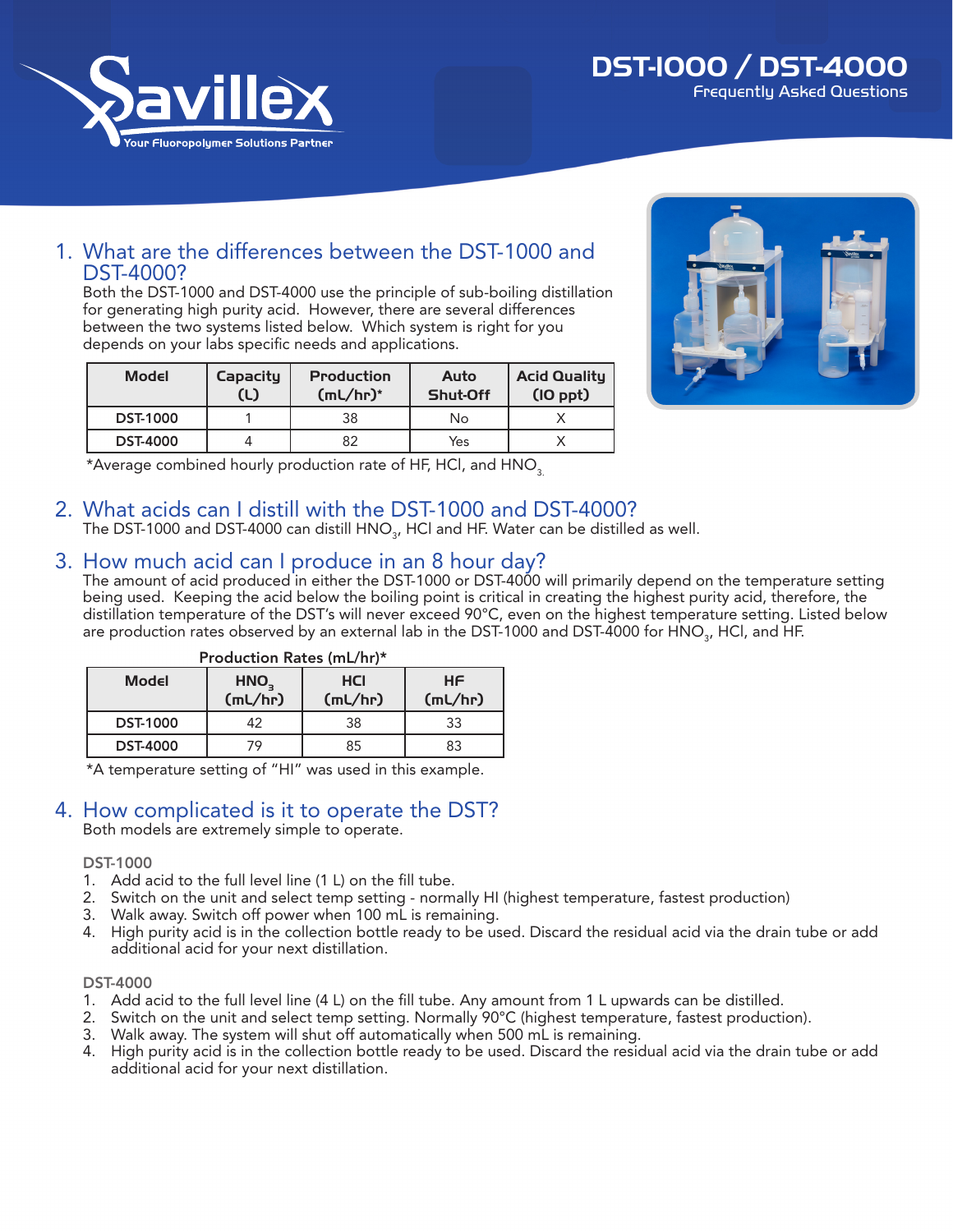## 5. Can the systems be run unattended?

Both DST models can be safely run unattended, simply choose the appropriate temperature setting to control the rate of distillation and prevent the unit from distilling to dryness. Some DST-1000 users use a simple electrical outlet timer to shut power off to the unit after a preset length of time. The DST-4000 has an automatic shut-off which cuts power to the unit when the acid volume reaches 500 mL.

## 6. How do you fill the DST's with acid? How are they drained?

In both models, acid is added via a conveniently accessed front fill tube that also acts as a gauge to show the amount of acid remaining in the DST. Residual acid is drained from the DST via a drain tube controlled by a stopcock valve mounted on the bottom of the unit.

## 7. What are the installed safety features to protect the chemist, as well as, the system itself?

The DST's are extremely safe to operate. Both the DST-1000 and DST-4000 controllers have a replaceable fuse to protect against electrical faults. There is also a thermal fuse inside the heating assembly of both the DST-1000 and DST-4000 to eliminate any possibility of overheating. The most important safety consideration is that users are given the appropriate training for handling of concentrated acids in accordance with general lab practice.

## 8. How "clean" is the acid that the DST's produce?

In order to produce high purity (10 ppt) grade acid, Savillex always recommends using trace metals (1 ppb) grade acid as the starting material. Once a DST is initially cleaned down to baseline levels, it can produce acid that is as good as or better than commercially available 10 ppt grade acid in a single distillation.

# 9. How do I know what temperature setting to use in order to obtain the quality of acid I need?

Provided trace metals grade acid is used, external labs have shown that varying temperature on the DST does not affect the acid quality produced, only the production rate.

## 10. Can you run different acids in the same DST? What is needed if/when you switch acids?

It is possible to run different acids using the same DST. To do so would require the user to change the vent membranes, properly drain and thoroughly clean the system to ensure no distillate remains, often performing a series of quick distillations with water is most effective. If two different acids require distillation on a routine basis, it is recommended to have dedicated systems for each chemistry. This will ensure consistent, dependable production of the highest purity liquid.

## 11. Are the DST's ready to begin distilling high purity acid right out of the box?

Assembly of the DST is simple and takes only a few minutes. The initial system cleaning procedure, as outlined in the user manual, is followed. Then the DST is ready to produce high purity acid. The DST is constructed of high purity grade PFA, which is the cleanest available material, with the lowest levels of metal contamination. Any extractable contaminants that may be present after the manufacturing process need to be removed from the wetted surfaces of the DST, transfer closure, and Purillex™ collection bottle(s). Once cleaned, the system will be ready to produce acid that is as clean, if not cleaner than, commercially available high purity acid. Alternatively, the user could begin distilling and using acid immediately with the understanding that the first few batches of distillate will not be ultra-pure.

## 12. Do the DST's require frequent maintenance or servicing? Would this be done by a Savillex service engineer?

The DST requires very little maintenance to reliably produce high purity acid on a routine basis. There are a few basic tasks that will keep the unit operating at peak performance and maximize the lifetime of the system. Each task takes minutes to complete and is shown below. All maintenance and service can be completed by the user. Savillex technical support is always available by phone or email and is free of charge.

- Keep the unit clean and free of contaminants. Wipe the system down with a soft cloth and a mild cleansing agent such at Micro-90.
- Take special care to not spill acid on the exterior of the DST at any time. If this happens, immediately follow the brief cleaning procedures described in the owner's manual.
- Change the filter membranes after every 40 hours of use (see question #17).
- Drain the unit of waste liquid after each distillation. This helps minimize the production of deposits within the reservoir.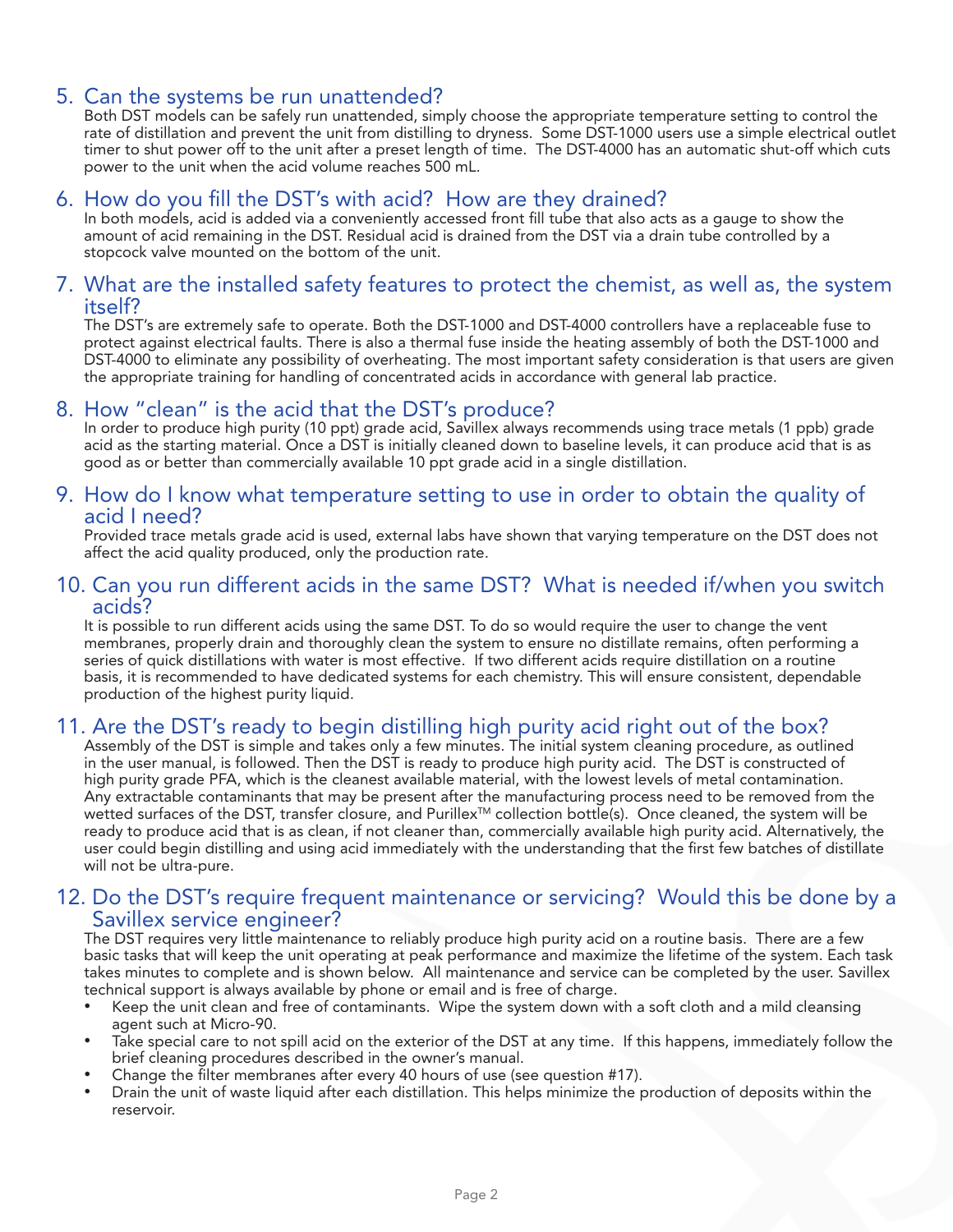## 13. How quickly will I begin saving money by distilling my own liquid?

There is often an extremely short return on investment period for both DST models. Labs using high purity bottled acid typically pay between \$700-1000 per 1 L depending on the acid. In contrast, trace metal grade acid typically costs \$40-60 for 1 L. Using these values, the DST-1000 will pay for itself after 5-8 L of acid is distilled while the DST-4000 would need to distill just 9-14 L of acid before it would break even. Cost savings over time are substantial. There are also other benefits offered by the DST:

- Freshly produced high purity acid is available on hand at all times. Unlike bottled acid which degrades over time,due to the bottle being opened many times.
- The low cost of DST produced acid makes it economically viable for use in sample digestion improving data quality, consistency and minimizing the analytical blank.

#### 14. Is everything I need to operate the DST provided?

When you purchase a DST-1000 or DST-4000, you will receive everything you need to begin distilling high purity liquid. All you need to supply is dedicated fume hood space, a power source and trace metals grade acid. If desired, an optional spill tray and spare collection bottles are available from Savillex.

## 15. Can I connect two DST units together?

Given the very low levels of trace metals impurities observed after only a single distillation of trace metals grade liquid in either DST model (≤ 10 ppt), additional distillations are not required. However, multiple DST's can be connected in series with the purchase of some basic PFA fittings and tubing.

## 16. How long will the heater last (how often do I replace it)? What is the price?

The lifetime of the heating mantle will be maximized through proper use, maintenance and cleaning of the DST. Unnecessary exposure of the heating mantle to corrosive acids and gases from either spillage or operation of the system near other corrosive sources (e.g.; digestion blocks) will shorten its life. Care should be taken during the filling and draining of the unit, especially when HCl is being used to eliminate potential spillage onto and/or around the mantle. If spillage does occur it should be immediately neutralized and cleaned up.

The mantle itself has been designed specifically for use in the DST and attention has been given to protect it from attack by corrosive fumes and chemicals. If proper care, maintenance and operating conditions are provided, the DST should provide the user with years of maintenance-free use. If the heating mantle does require replacement, a new part can be ordered for about the cost of one or two bottles of high purity liquid and directly replaced by the user.

## 17. How often do I need to replace the filters?

There are two filters installed on the DST-1000 and three on the DST-4000. These ensure proper operation and precise filling/draining. These filters should be replaced after every 40 hours of use.

## 18. What is the highest temp I can get with the DST?

The highest temperature which can be achieved in either the DST-1000 or DST-4000 is approximately 90°C. High purity distillation requires that the liquid temperature remain well below its boiling point to eliminate the potential creation of aerosols that could transport contaminants to the distillate.

## 19. How much liquid do I distill/collect in each batch run?

This completely depends on the needs of the user. Either distill a couple hundred milliliters for immediate use, or distill the whole reservoir for storage. A significant benefit of the DST is on-demand liquid production, creating as much or as little as you want.